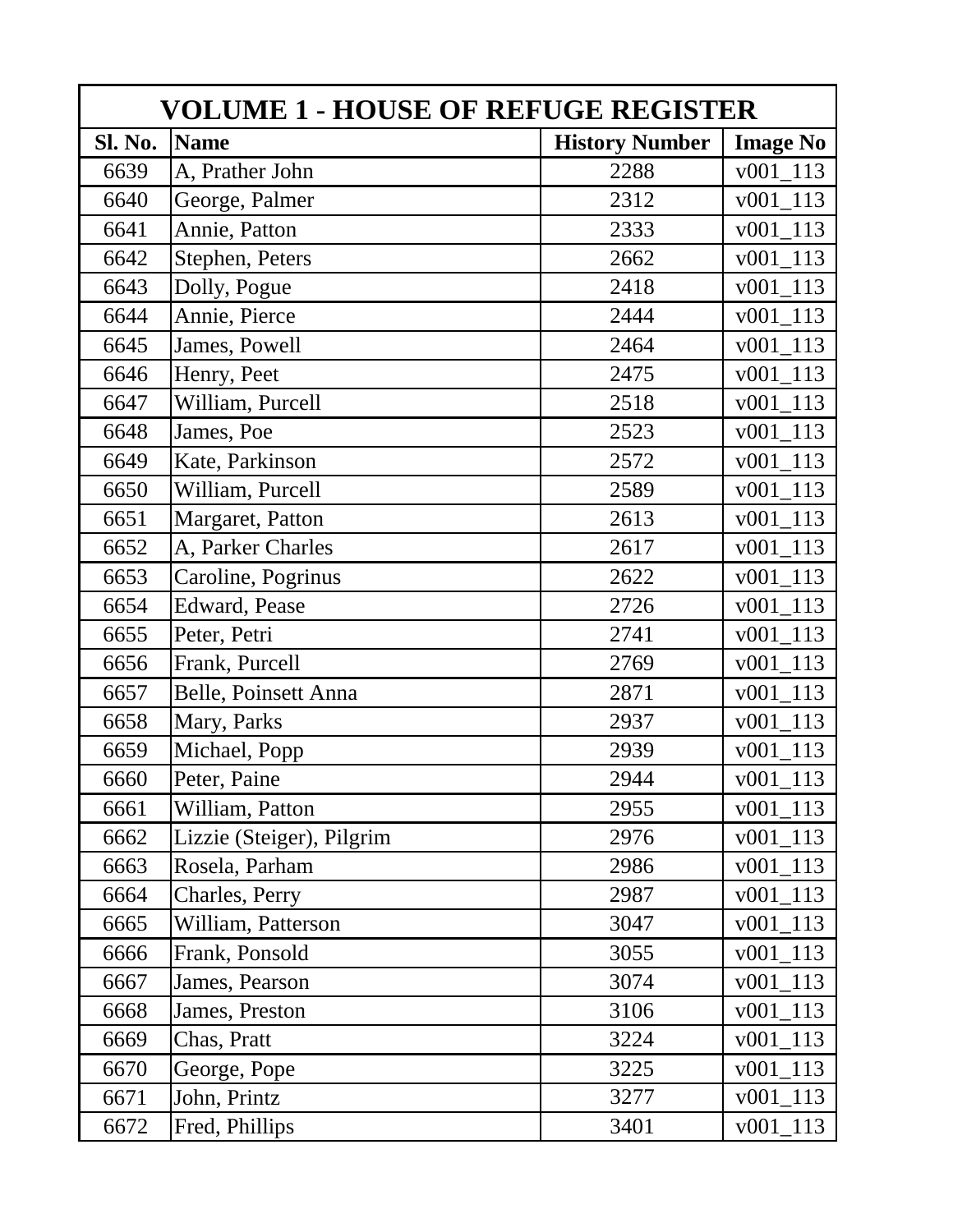| 6673 | Dominick, Podesta     | 3402 | $v001_113$  |
|------|-----------------------|------|-------------|
| 6674 | Ada, Parker           | 3458 | v001<br>113 |
| 6675 | George, Price         | 3532 | 113<br>v001 |
| 6676 | Willie (Green), Parks | 3545 | $v001_113$  |
| 6677 | Maggie, Palmer        | 3963 | v001 113    |
| 6678 | Charles, Pabst        | 4050 | $v001_113$  |
| 6679 | Theodore, Prinzel     | 4086 | $v001_113$  |
| 6680 | Leona, Perry          | 4088 | $v001_113$  |
| 6681 | Nelson, Perry         | 4089 | $v001_113$  |
| 6682 | Georgia, Powell       | 4233 | $v001_113$  |
| 6683 | Robert, Pendleton     | 4289 | $v001_113$  |
| 6684 | Jennie, Pate          | 4321 | $v001_113$  |
| 6685 | William, Perrin       | 4351 | $v001_113$  |
| 6686 | Vandyke, Piper        | 4390 | 113<br>v001 |
| 6687 | Elizabeth, Pate       | 4394 | 113<br>v001 |
| 6688 | C, Pendry Edward      | 4396 | 113<br>v001 |
| 6689 | Charles, Parker       | 4404 | v001<br>113 |
| 6690 | Charles, Popp         | 4443 | $v001_113$  |
| 6691 | Cordelia, Parker      | 4458 | $v001_113$  |
| 6692 | Ada, Paine            | 4544 | v001 113    |
| 6693 | Richard, Porter       | 4598 | v001 113    |
| 6694 | L, Powell Charles     | 4658 | v001 113    |
| 6695 | George, Polanze       | 4720 | v001 113    |
| 6696 | Ida, Polanze          | 4721 | v001 113    |
| 6697 | William, Prothers     | 4723 | v001 113    |
| 6698 | C, Peters Charles     | 4799 | v001 113    |
| 6699 | Otto, Polanze         | 4817 | 113<br>v001 |
| 6700 | William, Patterson    | 4833 | 113<br>v001 |
| 6701 | Conrad, Postel        | 4845 | 113<br>v001 |
| 6702 | Decatur, Porter       | 4884 | 113<br>v001 |
| 6703 | Americus, Porter      | 4885 | $v001_113$  |
| 6704 | Nevada, Porter        | 4886 | v001 113    |
| 6705 | Geneva, Porter        | 4915 | $v001_113$  |
| 6706 | Thomas, Payton        | 4918 | $v001_113$  |
| 6707 | Sarah, Prichard       | 4924 | $v001_113$  |
| 6708 | Charles, Pickett      | 4934 | v001 113    |